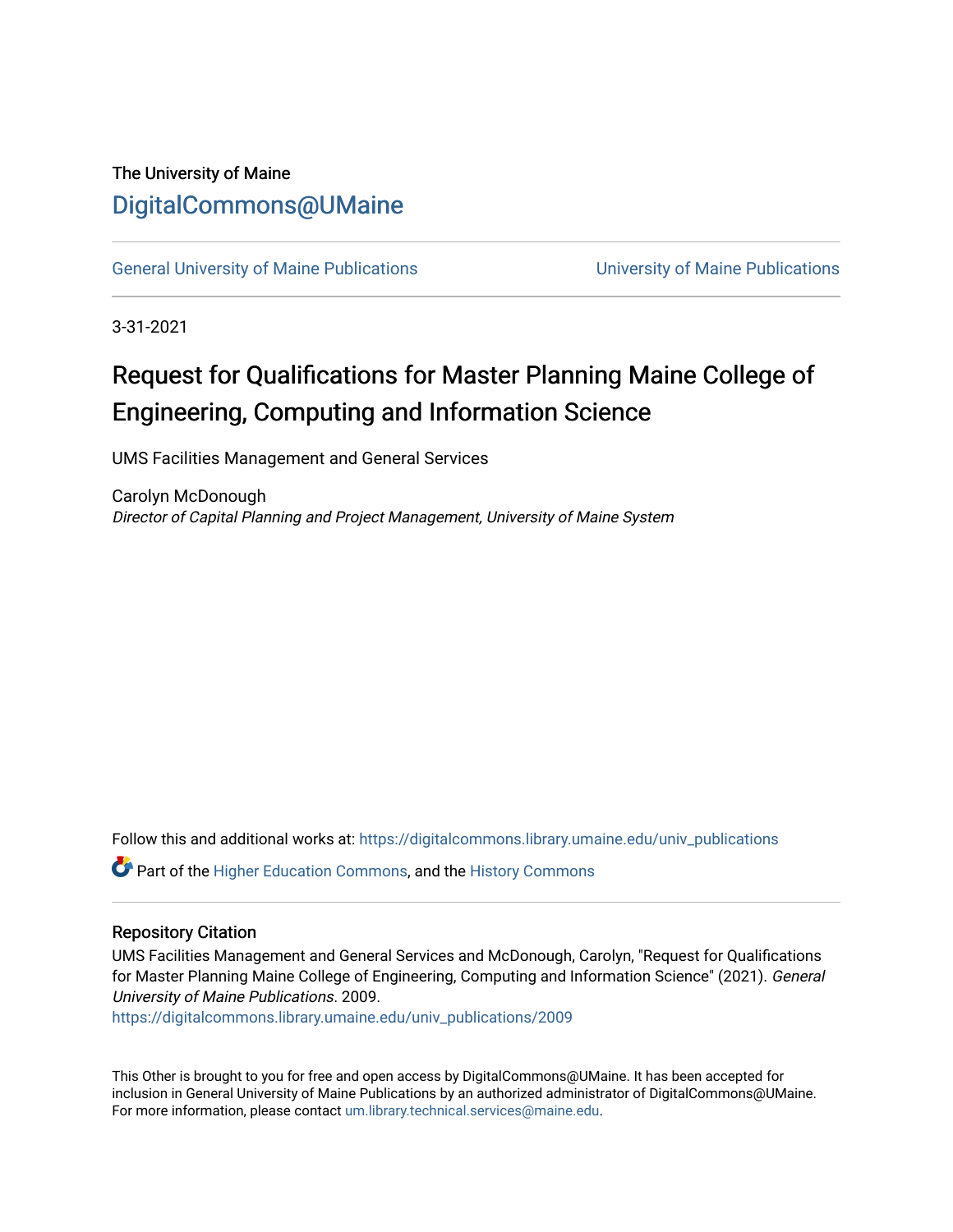## REQUEST FOR QUALIFICATIONS FOR MASTER PLANNING MAINE COLLEGE of ENGINEERING, COMPUTING and INFORMATION SCIENCE

March 31, 2021

#### SECTION I: SUMMARY

The University of Maine (UMaine), located in Orono, Maine, desires to procure architectural and engineering services from individual firms or teams to develop a Rolling Master Plan for facilities on its campus for the proposed Maine College of Engineering, Computing, and Information Science (MCECIS), headquartered at the University of Maine, to meet the growing need for engineers and computer scientists in Maine and beyond. The plan is expected to address a fluid planning and implementation environment over the 10-year implementation period. Ongoing Plan and implementation adjustments will support coordination of this Rolling plan with that of the University System. The scope of services will include an analysis of the existing facilities supporting the college, development of the College's space program, development and analysis of alternatives for meeting the College's needs over time, and identification of the desired completed program of facility changes at the end of the plan period. The plan will also include specific recommendations on how to renovate or replace the facilities to enhance and expand the teaching, research, innovation, community building and public service capabilities of the college. This plan will build upon the capabilities provided by the Ferland Engineering Education and Design Center, which is under construction, and recently completed North Engineering Annex. The plan will also address the needs of the Army and Navy ROTC programs for integration into the facilities under review as part of this rolling master plan.

#### General

As part of Maine's land and sea grant university, the goal of the proposed Maine College of Engineering, Computing, and Information Science is to produce the graduates and new technologies needed to move Maine's economy forward. The MCECIS will play a vital role in Maine and beyond to prepare an educated workforce, conduct research that turns knowledge into innovative solutions, and provide outreach that includes science, technology, engineering, and math (STEM) initiatives. The **primary** facilities to be included in the project for possible renovation or replacement are Boardman Hall, Barrows Hall, Jenness Hall, and Crosby Laboratory. Functions of the School of Computing and Information Science (SCIS) that are located in other buildings will be included in the study. This project is essential to meeting the college's goal of doubling its student population, faculty, and research funding over the next twelve years.

#### Scope

**The project scope is the development a Master Plan that will guide the future development of the MCECIS at the University of Maine. The master plan will include, but not be limited, to the following:**

- 1. **Vision, Goals and Objectives:** Will be developed through a series of group interactions. The groups may consist of University administration, faculty, students, facilities management and extended community.
- **2. Space Planning Analysis and Programming:** Define programmatic space needs for MCECIS including discipline specific classrooms, campus-scheduled classrooms, teaching laboratories, research laboratories, departmental/school offices, individual faculty/staff offices, graduate student seating, common gathering spaces, innovation/incubator space, and supporting spaces such as restrooms, stairways, and lobbies. **This program should:**

**A. Identify the existing space program by location, room/space, station size, and occupancy including space currently used by MCECIS which are outside of the four buildings under consideration for renovation/replacement.**

**B. Provide an inventory of spaces currently used by MCECIS, with analysis of their ability to support MCECIS activities. The inventory must be provided in UMS format suitable for addition to the current UMS space data.**

**C. Develop a space program (operable spreadsheet or database to be provided to the University at project completion) to identify space needs, incorporating current needs and anticipated program growth & change. Space requirements to include clear definition of station sizes and other metrics used in developing program options. These metrics may be refined during the plan process, and should reflect current best practice, as well as any UMS Draft Space Guidelines.**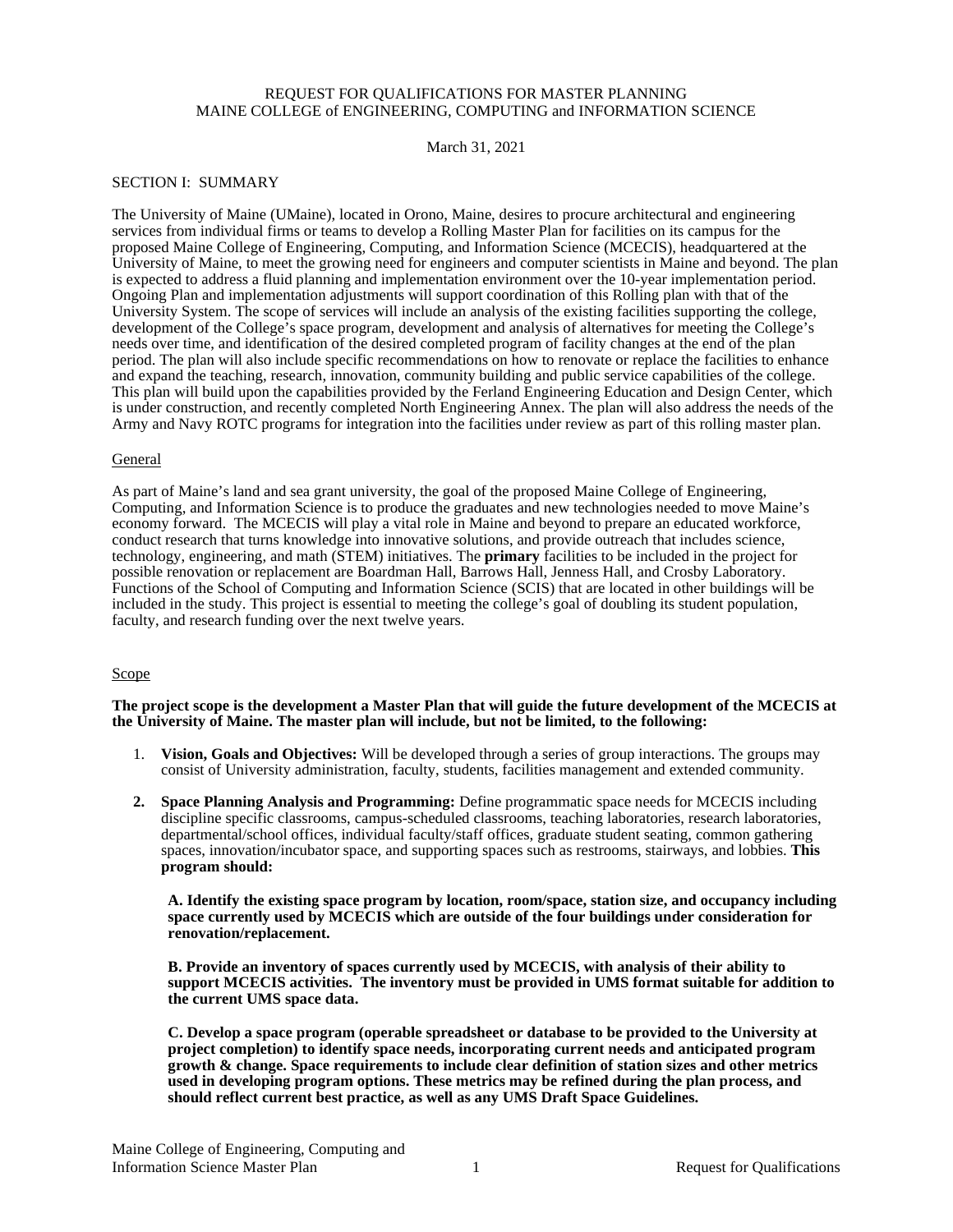#### **In addition to the current program inventory, the plan will need to develop a transitional 5 year program, and a final 10 year program.**

D. Conduct interviews with members of the University as necessary to determine the space needs to support the college; including provisions for distance education.

- 3. **An assessment of the existing buildings and infrastructure supporting the MCECIS**: Including an evaluation of renovation versus full or partial replacement of Boardman Hall, Barrows Hall, Jenness Hall, and Crosby Laboratory. Space outside these four buildings currently used by the MCECIS shall be included in the overall renovation/replacement plan. Evaluations should include interior and exterior structural assessment, building envelope, mechanical, electrical, plumbing, IT, AV, code compliance, energy efficiency, and hazardous materials.
- 4. **Renewal, Reprogramming, Expansion and Asset Maintenance Plan:** Evaluate and provide a Plan to include modern facilities and reprogramming, renovating, and sustaining existing facilities. Provide a plan for the facilities that support program growth. Identify the impact of the proposed plan for facilities on the University's Climate commitment.
- 5. **Provide Development/ build out alternatives** to support a flexible multi-year implementation program, including likely swing space needs, and interim as well as final infrastructure.
- 6. Recommendations need to address long-range operational maintenance and utility infrastructure goals, and include Space Program, Architectural & Engineering Design Guidelines to guide ongoing implementation by the University, and by multiple future design teams who may implement plan elements over the 10 year plan period.

The project is anticipated to have a one-year schedule.

#### Deliverables

#### **Rolling Master Plan Document and Working Materials Including,** not limited to:

#### **Space Inventory Data in UMS format, GIS documentation as developed during the course of the progress.**

#### **Editable Space program spreadsheet including programming metrics & guidelines**

#### **Narrative, Graphics & Cost:**

- 1. Provide narrative and conceptual design plans for the recommended renovation and/or replacement of existing facilities along with an estimated cost for the work.
- 2. If replacement is recommended identify the potential location of the new building(s) along with an estimated cost of the building(s) as well as the cost of the demolition of the building(s) to be replaced.
- 3. Conceptual plans to accomplish the programming need identified to include the disciplines of civil, landscaping, architectural, mechanical, plumbing and electrical
- 4. Provide proposed scope and cost for upgrading campus utilities, pedestrian walkways, landscaping, lighting in the MCECIS district.
- 5. Identify and provide estimated cost to increase energy efficiency of the buildings
- 6. Describe concepts for components in sufficient clarity and detail, to provide a clear direction for future decision making.
- 7. Development of alternative concepts may be necessary to achieve consensus with the University on an acceptable rolling plan. Major alternatives must be included in plan materials, along with documentation of pros & cons supporting the recommendation of alternatives.
- 8. In consultation with the owner make recommendations on which option(s) are most promising.
- 9. Multiple renderings of the conceptual plan to be utilized for University fund raising

#### **Overview -** Executive Summaries

#### **Goals and Planning Criteria** - Vision and Mission / Project Specific Goals / Priorities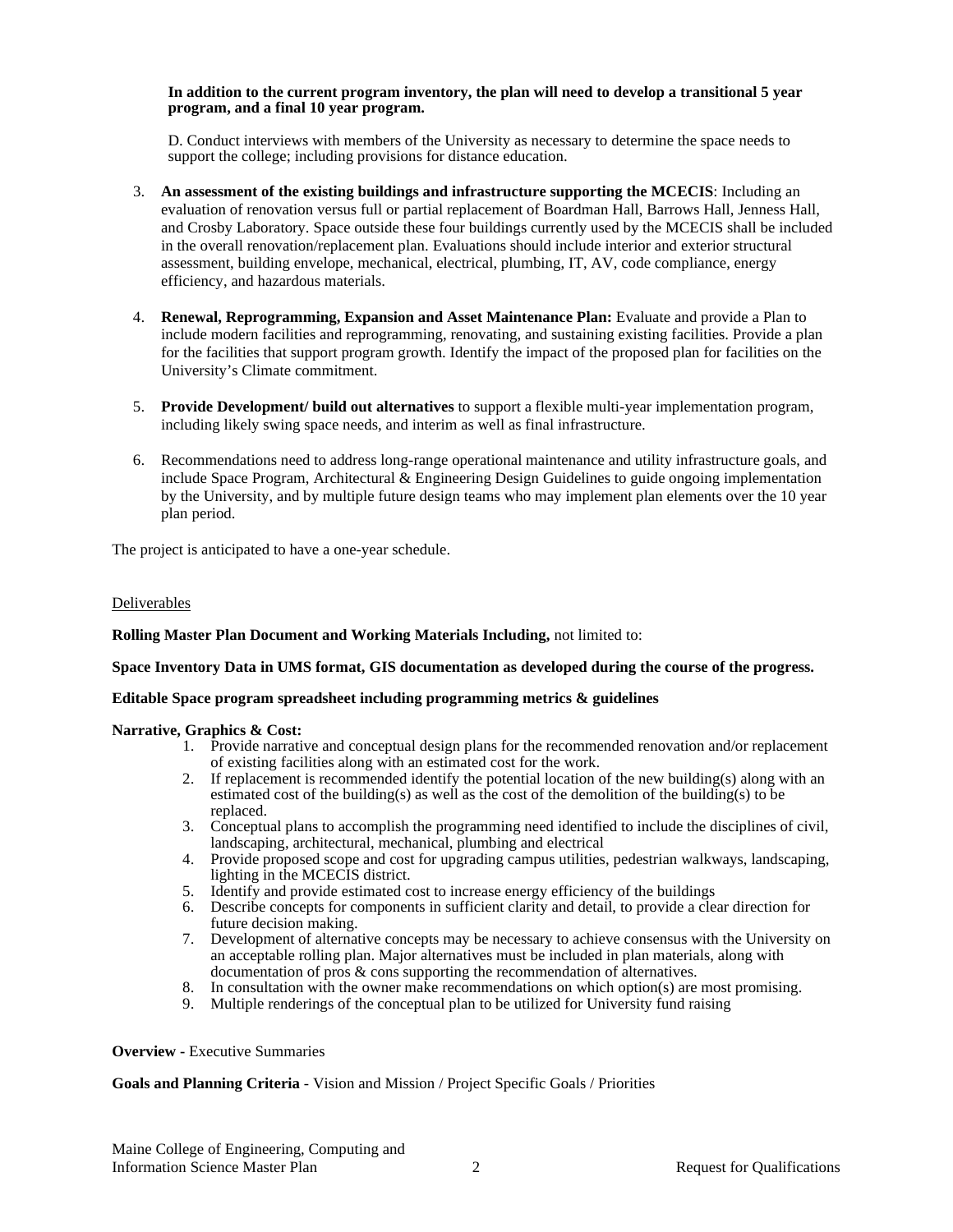**Analysis of Existing -** Department and Organizational Matrix / Square Footage by Department / Classroom, Laboratory, Office Space by Department / Department Usage by Building / Comparison of Peers

**Planning** - Methodology / Assumptions and Parameters / Department Needs: Classroom, Laboratory, and Office Space / Campus Needs: Classroom, Laboratory, Office Space, Gathering Spaces, and Supporting Spaces (restrooms, stairways, lobbies, etc.)

**Maine Historic Preservation** – Impact and Recommendations to move the Master Plan forward

**Implementation –** Short- and Long- Term Plan for implementation / Cost Estimates

Work on the Master Plan will begin immediately following execution of a design agreement with the selected firm or lead firm. Individual firms or teams desiring to be considered should submit a letter indicating interest and the ability to start work immediately.

#### SECTION II: REQUIRED SUBMISSION INFORMATION

The team's Statement of Qualifications shall respond to each specific selection criteria, with responses organized in discrete sections and in the same order as presented below. Each team's submittal must include an index, with tabs corresponding to each criterion.

**Section 1: Letter of Interest with Team Profile** (Cover Letter) For teams please indicate which firm is the lead firm. Please include email address of letter signatory.

**Section 2: Project Team Organizational Chart** Identify team members and their role. The firm or individuals providing space planning must be called out individually, with the roles and qualifications identified.

**Section 3: Project Team Members,** Resumes and roles of each team member expected to perform the work and their anticipated time commitment to this project. Identify relevant experience with planning and implementation of engineering, science and research buildings, professional registration, and years of experience. Provide three professional references for each team member. Indicate the percentage of time expected to be allocated to key members.

**Section 4: Proposed Project Approach** Submit a narrative outlining the team's approach including timeline to accomplish the project scope.

**Section 5: Relevant Experience** Provide examples of the team's experience developing a minimum of three master plans for college or university clients of similar size to the MCECIS; do not include projects unless personnel from that previous work will be assigned and dedicated to this project. Include experience with space programming for engineering & science spaces, with multi-phase implementation planning, with project costs, schedule and Sustainable/Green Building Design.

**Section 6: References** Names, telephone numbers and email addresses of references specific to the relevant experience. Provide a minimum of three (3) references (name, address, telephone number, and email address) who are current or former clients for whom similar work has been performed within the last three (3) years and who can be contacted by UMaine with respect to the firm's reputation for work, responsibility, timeliness, cost, and efficiency. References from current UMaine employees will not be accepted. Letters of reference may be submitted with additional information as appropriate.

**Section 7: Other Related Information** As desired, provide any other information the team considers relevant to the evaluation of the team's qualifications.

#### SECTION III: SUBMISSION PROCESS

A. Submission and Selection Schedule.

The proposed schedule is anticipated to be as follows:

**RFQ timeline** (subject to change as necessary)

**March 31, 2021**, University Advertises and Posts RFQ

Maine College of Engineering, Computing and Information Science Master Plan 3 3 Request for Qualifications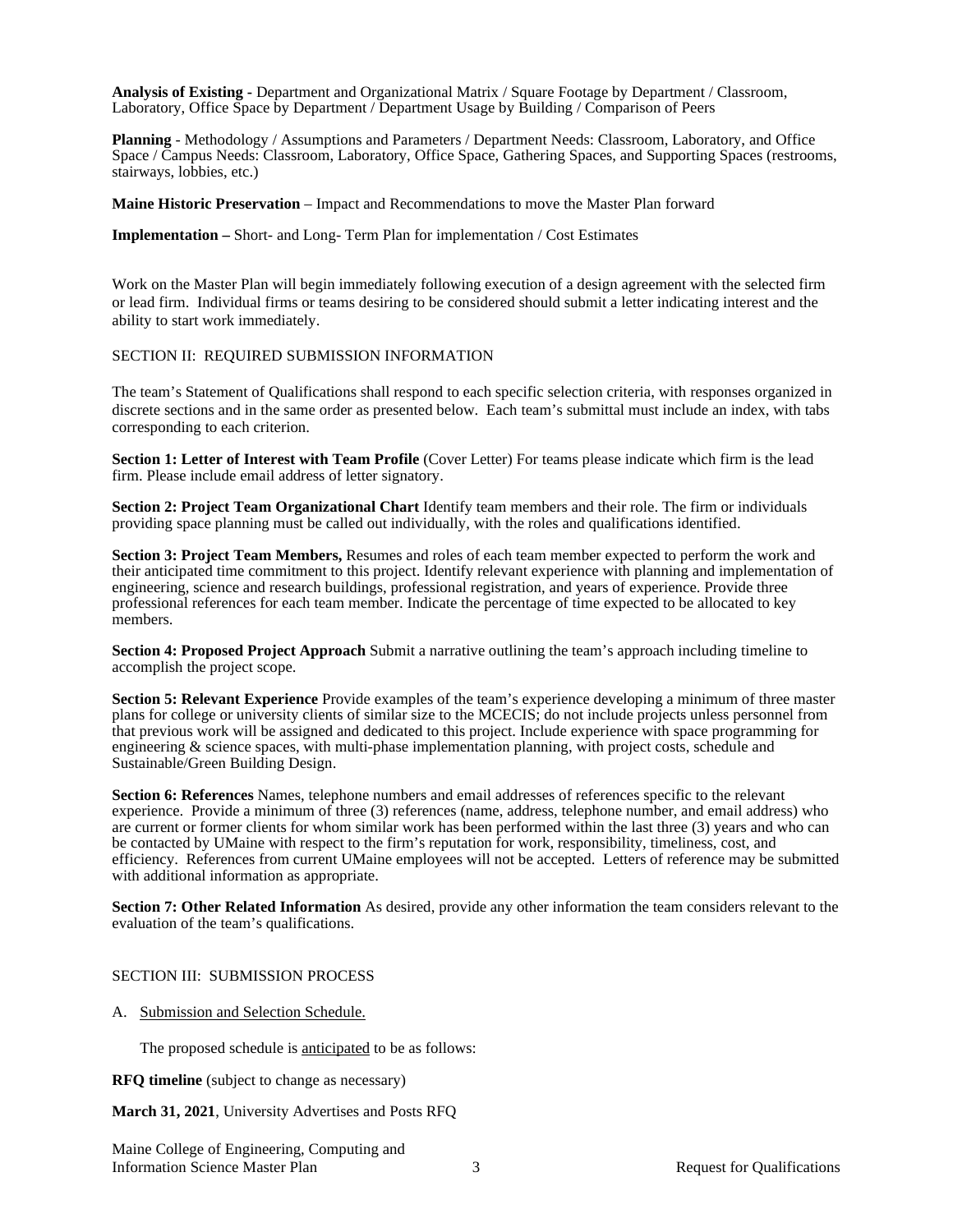**April 21, 2021, 4:00 PM (EST)**, Deadline for Clarification Questions

**April 28, 2021**, Response to Clarification Questions

**May 12, 2021, 2:00 PM (EST)**, Qualification Submissions Due

**June 2, 2021**, Anticipated notification of Firms to be Interviewed

**Week of June 21, 2021**, Presentations / Interviews (time selected by lot)

**Week of July 5, 2021**, Anticipated notification of selected and non-selected firms

**May 20, 2022**, Finalize Master Plan

B. Contact Person. Questions regarding this RFQ, see deadline for question submission above, shall be submitted by email to:

 Walter Shannon Assistant Director of Capital Planning and Project Management cppmquestions@maine.edu

- 1. Firms or teams should identify a project contact, with email address, for purposes of receiving any updates regarding the RFQ selection process. Firms or teams which do not provide contact information to the designated contact will not receive these updates. Updates will be posted on the FM web site as appropriate.
- 2. Do not contact any other University employee, representative or student regarding this RFQ unless specifically directed to do so in writing by the designated contacts.
- C. Submissions. Qualifications shall be submitted according to the following:
	- 1. **Time, Date and Place Due**. Submittals are due no later than **2:00pm** on **Wednesday, May 12, 2021 (EST)**. All submissions shall be addressed and submitted to:

Carolyn McDonough, P.E. Director of Capital Planning and Project Management University of Maine System Office of Facilities Management 5765 Service Building, Room 117 Orono ME 04469-5765

Submittals received by FM after the deadline will not be considered. Faxed or emailed submissions will not be accepted. Firms assume all risks of the method of delivery chosen. UMaine assumes no responsibility for delays caused by any package or mail delivery service.

- 2. **Submission Identifier**. The outside of containers in which proposals are submitted must be clearly marked with the firm's return address and the notation: **Qualifications to Provide Planning Services, Maine College of Engineering, Computing and Information Science Master Plan**.
- 3. **Number of Copies**. One (1) printed original, seven (7) hard copies and one (1) .pdf copy.
- D. Other Information.
	- 1. No site tours will be provided at this time.

# SECTION IV: SELECTION PROCESS

A. General. All qualifications submitted in response to this RFQ will be reviewed for completeness prior to referral to the Selection Committee.

Maine College of Engineering, Computing and Information Science Master Plan 4 2 Request for Qualifications